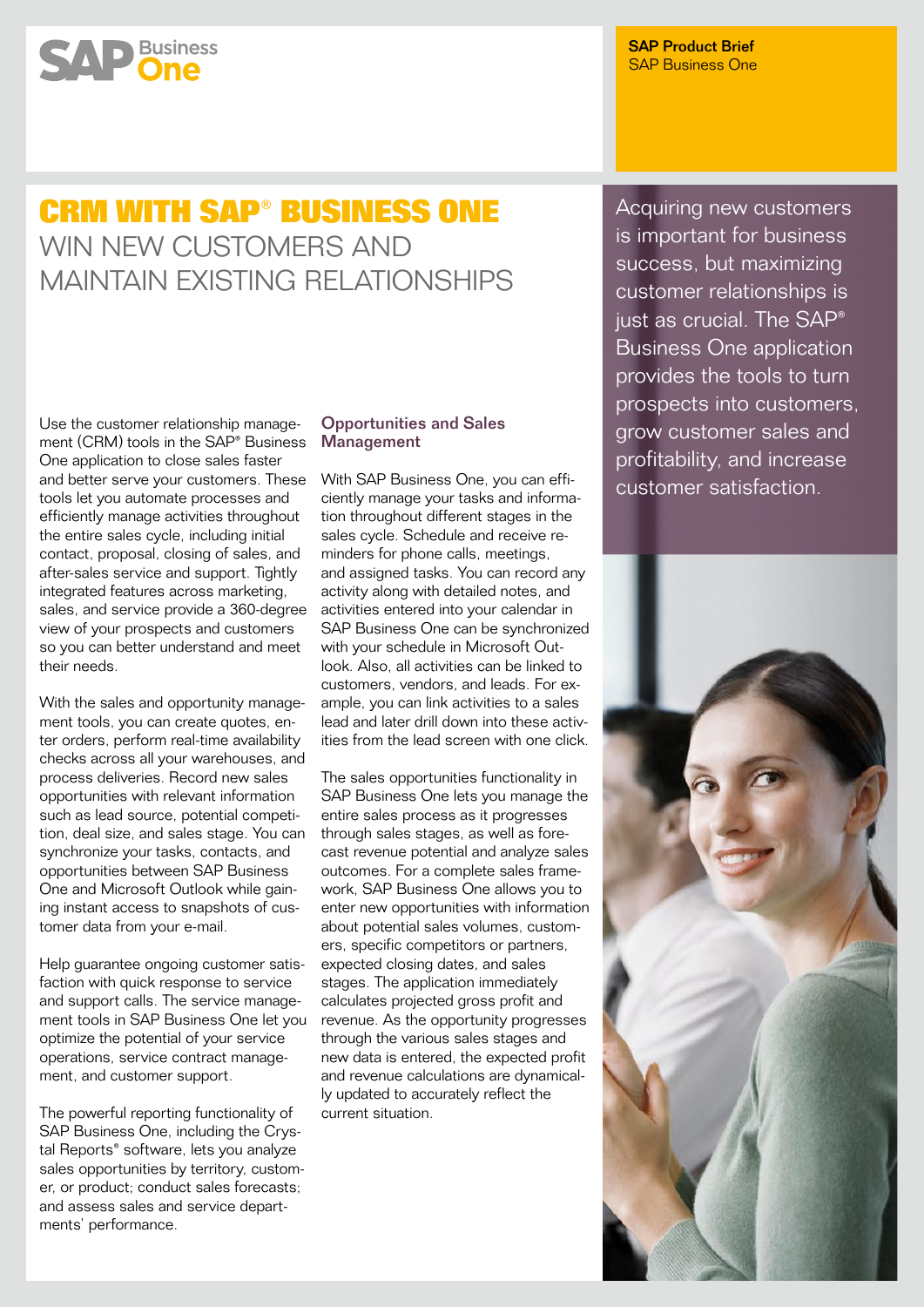| Customer Relationship Management in SAP <sup>®</sup> Business One |                                         |                                           |
|-------------------------------------------------------------------|-----------------------------------------|-------------------------------------------|
| <b>Opportunities and Sales</b>                                    | <b>Customer Contacts</b>                | <b>Service</b>                            |
| Track and manage opportunities                                    | Manage lead and customer data in a      | Administer warranty and service           |
| throughout the sales cycle                                        | simple user interface                   | information                               |
| Create instant price quotes, convert them                         | Access customer balances, credit lines, | Respond to customer service requests      |
| to orders, and perform real-time product                          | opportunities, and open orders from a   | from a central location                   |
| availability checks                                               | single screen                           |                                           |
| Generate sales documents more easily                              | View and synchronize contacts with      | Search for solutions to customer problems |
| with a variety of templates                                       | Microsoft Outlook                       | in a solutions knowledge database         |
| Create dashboards and interactive reports                         | Automatically transfer data from master | Monitor service levels with alerts and    |
| for forecasting and sales analysis                                | records to relevant transactions        | reports                                   |

Figure 1: How SAP Business One Simplifies Customer Relationship Management

Once a sales opportunity is won, you can create a sales order directly without having to reenter data. SAP Business One integration features allow you to perform instant online availability checks for ordered products. In addition, accounting data and inventory levels are immediately updated without the need for user interaction. The application provides a variety of templates for business documents, such as quotations, order confirmations, and billing materials, so you can create business documents and send them to your prospects and customers using standard PDF or other commonly used formats.

Numerous reporting functions in SAP Business One allow you to monitor sales activities and analyze sales opportunities based on customer, sales stage, expected volume, closing probability, closing date, and sales employee.

### Customer Contact Management

SAP Business One makes it easier to manage master data for sales leads and customers. A dedicated master

record feature is used to create and maintain data in user-friendly screens – such as name, address, phone and fax numbers, e-mail addresses, contact persons, and tax information. In addition, you can manage important payment data such as terms, credit limits, and special discounts, as well as bank and credit card information. Data stored in a customer master record is automatically transferred into the relevant transactions, such as sales quotations, orders, or deliveries. You are notified if credit limits have been exceeded or if a customer is "on hold"

due to delivery or payment issues. A dashboard in the customer master record gives you an overview of the account balance, outstanding orders, and deliveries, as well as opportunities in the pipeline. Also, because SAP Business One provides visibility into the complete purchase history, it enables you to expose trends and anticipate customers' needs based on historical customer information. Therefore, you can offer the right products and services and effectively align your production activities and inventory with your sales.



Figure 2: Sales Pipeline Monitor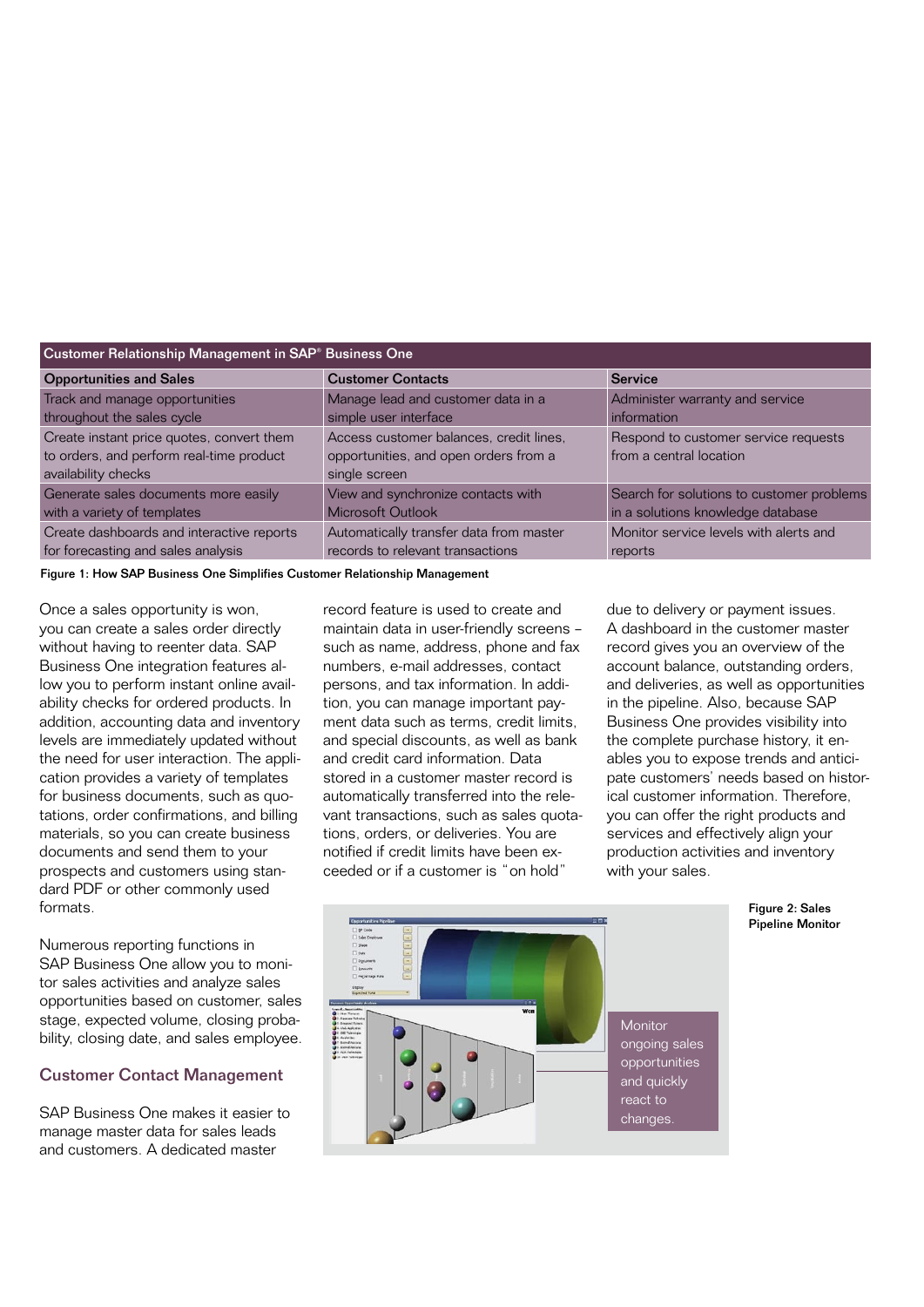### Service Management

The service management functionality in SAP Business One allows you to efficiently administer customer warranty and service contracts and manage service calls. You can create service contracts based on warranted products you are selling or create them separately for support services rendered for third-party products. Integrated functionality of the software automatically generates a service contract for rele-

"SAP Business One makes everyday customer service processes straightforward – processes that are very complicated with other software."

Sam Sinai, President, Deco Lighting

vant products upon creation of a delivery or an accounts receivable invoice. The service contracts contain information about items covered under the agreement, such as service, contact, response time, and coverage time, as well as specific item details and information regarding relevant expenses. And with a variety of predefined templates, you can employ an automated and standardized approach to crafting all types of contracts.

SAP Business One lets you document all customer service calls. A service call record includes information about the customer, the service item, the issue reported, and activities performed in response to the call. The application also maintains a solutions knowledge base where frequently requested information and solutions to common issues are recorded. This knowledge base provides service representatives with possible solutions to reported problems, allowing them to respond more quickly and more effectively to customer calls.

The reporting features of SAP Business One give you a real-time overview of your service department, letting you analyze call volumes, durations, and response times. The service call monitor records limits for call durations and volumes and creates alerts when preset limits are exceeded, helping to guarantee timely response or resolution times.

### Microsoft Outlook Integration

Using Microsoft Outlook synchronization with SAP Business One, you can access customer and sales information via Microsoft Outlook when you are either online or offline. You can synchronize calendars to activities and import customer data from SAP Business One into your Microsoft Outlook contacts list. The quotation function enables you to display and edit existing quotations directly in Microsoft Outlook. You can also create new quotations in Microsoft Outlook, store them in SAP Business One, and send



them as an e-mail to your prospect or customer. E-mails sent and received in Microsoft Outlook can then be saved and retrieved as activities in SAP Business One.

### Sales Reports and Analysis

Reporting features in SAP Business One enable you to create powerful sales reports to help manage sales opportunities and perform forecasting and analysis. You can create insightful dashboards showing overviews of top customers and deals, year-to-date revenue, open orders, and open receivables. Taking advantage of a large number of standard report templates, you can also create detailed sales reports, such as opportunities forecasting, pipeline tracking, win and loss analysis, and sales order analysis.

### For More Information

To learn more about how SAP Business One can help you grow your business and effectively service your customers, call your SAP representative today or visit [www.sap.com/sme/solutions](www.sap.com/sme/solutions/businessone) [/businessone](www.sap.com/sme/solutions/businessone).